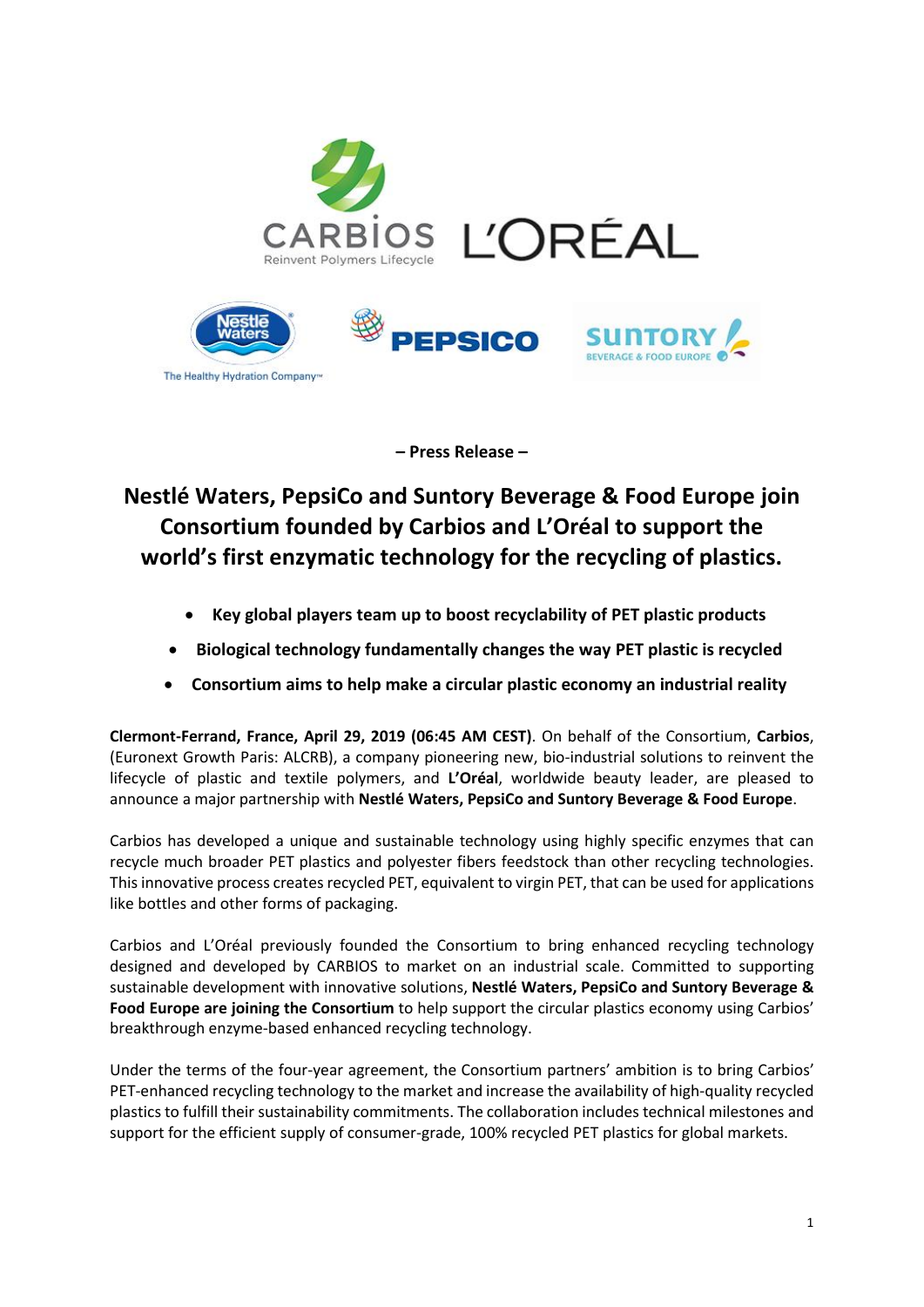Carbios has developed an innovative process that breaks down PET plastic waste into its original building blocks, which can be used to produce high-quality PET plastic. This patented technology offers the potential to recycle PET plastics repeatedly and pave the way for 100% recycled PET content in new products. In fact, **Carbiosrecently achieved a world first using its enzymatic technology to create PET bottles from 100% recycled plastics**. This biological approach can handle all forms of PET plastics (clear, colored, opaque and multilayer) and polyester fibers. The process requires limited heat and no pressure or solvents, which improves its environmental impact, and also provides a competitive solution to increase global plastic recycling rates. By creating a circular economy from used plastics and fibers, Carbios' enhanced recycling technology brings forward a sustainable and responsible solution.

**Jean-Claude Lumaret, CEO of Carbios,** explains, "*We are thrilled to welcome Nestlé Waters, PepsiCo and Suntory Beverage & Food Europe into the Consortium we have created with L'Oréal. Their contribution will accelerate our common ambition and help to industrialize our recycling technology, which brings a breakthrough solution in the treatment of plastic waste."*

**Philippe Thuvien, Packaging & Development Vice-President at L'Oréal,** noted, "*We are convinced that Carbios' technology is a new step forward, in addition to the mechanical and chemical recycling that contribute to reaching our 2025 goals: 50% of our products' plastic components is recycled or biosourced. We know that by working together with our partners, we will succeed in creating a more sustainable world based on circular economy principles."*

**Massimo Casella, Head of R&D Nestlé Waters,** add, *"We are pleased to be joining the Consortium in supporting the development of this new technology. It can help us to achieve Nestlé's goal of increasing the amount of recycled PET content in our bottles without compromising on quality and contribute to creating an environmentally sustainable world for the next generation."*

**Simon Lowden, President of Global Foods at PepsiCo** adds, *"PepsiCo is striving for a world where plastics need never become waste. Achieving that requires collaborative efforts to drive transformative change across the packaging lifecycle. The Consortium offers us the opportunity to accelerate the development of this promising enzymatic recycling technology which, alongside mechanical and chemical recycling, can move us closer to a circular economy for plastics."*

**Roberto Vanin, Chief R&D Officer Suntory Beverage & Food Europe,** concludes, *"Addressing the global issue of plastic waste requires large scale collaboration, innovative thinking and investment in new and ground-breaking technologies. We are delighted to partner with Carbios to drive real action to tackle plastic waste. Their innovative approach to enzymatic recycling reflects our desire at Suntory Beverage and Food Europe to actively seek out forward-thinking solutions to solve the challenges of today and ensure a sustainable future."*

# **About Carbios:**

Carbios is a green chemistry company whose innovations provide solutions to the environmental and sustainable development issues manufacturers currently face. Since its founding in 2011, the company has developed two industrial-scale biological processes for the biological breakdown and recycling of polymers. These unique innovations help optimise the performance and life cycle of plastics and textiles by capitalizing on the properties of specially selected enzymes. Carbios' economic growth model is based on the industrial roll-out and sale of its products, enzymes, technologies and biological processes through direct licence agreements or joint ventures, to major players in the fields to whom they would most benefit. To that end, Carbios founded the joint venture Carbiolice in 2016, in partnership with Limagrain Céréales Ingrédients and the SPI fund, run by Bpifrance. This company, in which Carbios holds a controlling share, will market the first technology licensed by Carbios by producing enzyme pellets used in the production of biodegradable and bio-sourced plastics. Since its founding,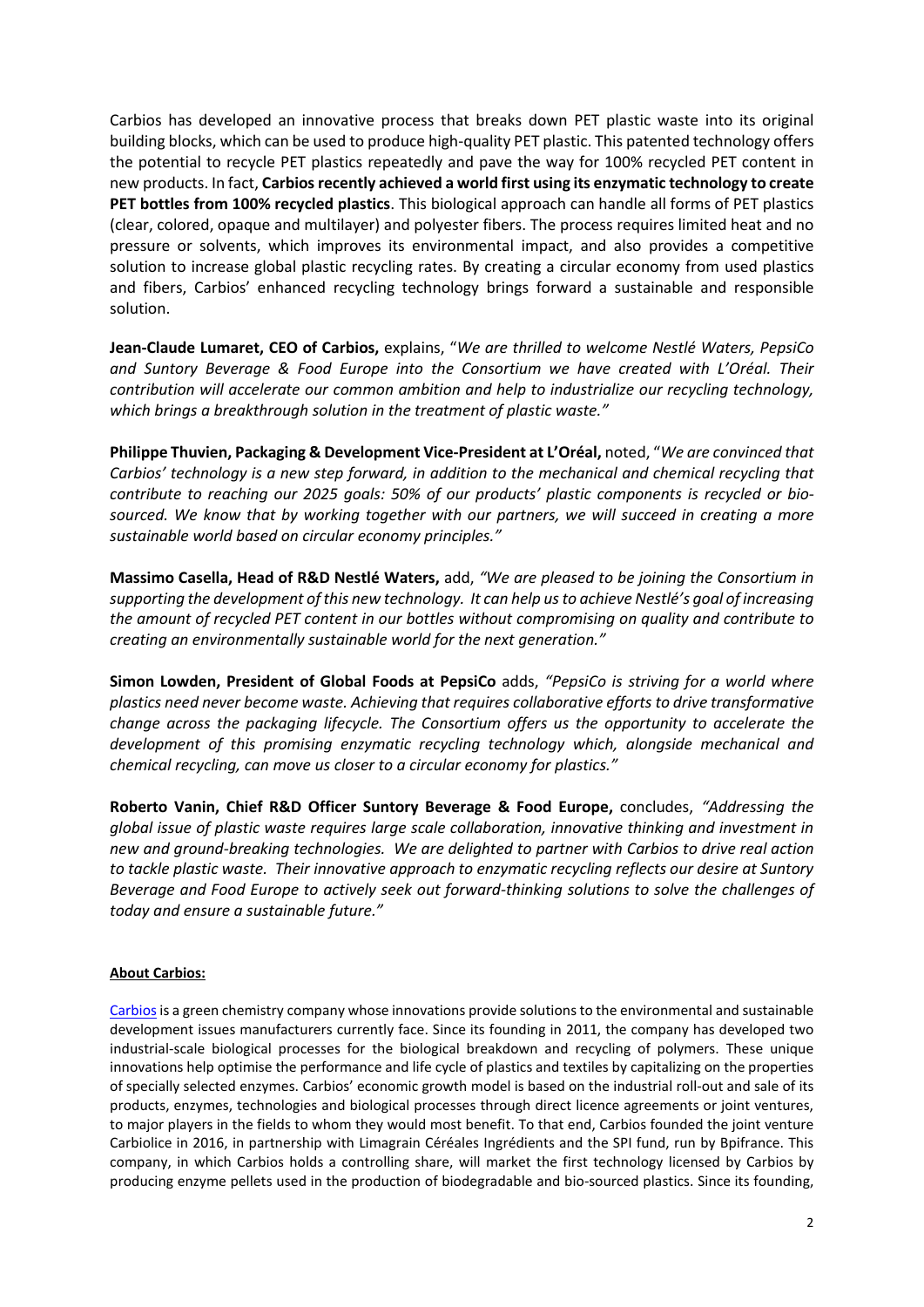Carbios has been backed by Truffle [Capital,](http://www.truffle.com/) a European investment capital player. Carbios qualifies as an "Innovative Company" according to Bpifrance, which makes the company's shares eligible for inclusion in innovation-focused mutual funds (FCPIs). For more information, please visit: [www.carbios.fr](http://www.carbios.fr/) Carbios is also eligible for inclusion in SME share savings accounts (PEA-PMEs).



**Carbios** Benjamin Audebert Investor Relations [contact@carbios.fr](mailto:contact@carbios.fr) +33 (0)4 73 86 51 76

**Media Relations (Europe)** Alize RP Caroline Carmagnol [carbios@alizerp.com](mailto:contact@alizerp.com) +33 (0)1 44 54 36 66

**Media Relations (U.S.)** Rooney Partners Kate L. Barrette [kbarrette@rooneyco.com](mailto:kbarrette@rooneyco.com) +1 212 223 0561

# **About L'Oréal:**

L'Oréal has devoted itself to beauty for over 100 years. With its unique international portfolio of 36 diverse and complementary brands, the Group generated sales amounting to 26.9 billion euros in 2018 and employs 86,000 people worldwide. As the world's leading beauty company, L'Oréal is present across all distribution networks: mass market, department stores, pharmacies and drugstores, hair salons, travel retail, branded retail and e-commerce. Research and innovation, and a dedicated research team of 3,993 people, are at the core of L'Oréal's strategy, working to meet beauty aspirations all over the world.

For more information[: http://mediaroom.loreal.com/en/](http://mediaroom.loreal.com/en/) 

To find out more on L'Oréal actions on sustainable packaging: <https://sharingbeautywithall.loreal.com/innovating/optimising-packaging>

## **Media Contact L'Oréal**

Stéphanie Carson-Parker Journalist [stephanie.carsonparker@loreal.com](mailto:annelaure.richard@loreal.com) +33 (0)1 47 56 76 71

#### **About Nestlé Waters:**

Since 1992, Nestlé Waters has been providing healthy hydration in its purest form to consumers around the world. It isthe world'slargest bottled water company and aimsto inspire people to change their hydration habits and choose water. That is why Nestlé Waters' strategy focuses on inspiring families to enjoy more water and natural-based drinks, working with local communities to protect shared water resources, and developing innovative plastics solutions to help reduce environmental impact. As an integral part of the Nestlé Group, Nestlé Waters operates in a responsible manner in order to create sustainable, shared value for both the company and the communities where we are located. With operations in more than 30 countries worldwide, Nestlé Waters employs more than 30,000 people. A unique portfolio of more than 50 international and local brands including *NESTLE PURE LIFE, PERRIER, S. PELLEGRINO, POLAND SPRING, VITTEL, BUXTON* and *ERIKLI* generated sales of almost CHF 8 billion (7.9bn) in 2018.